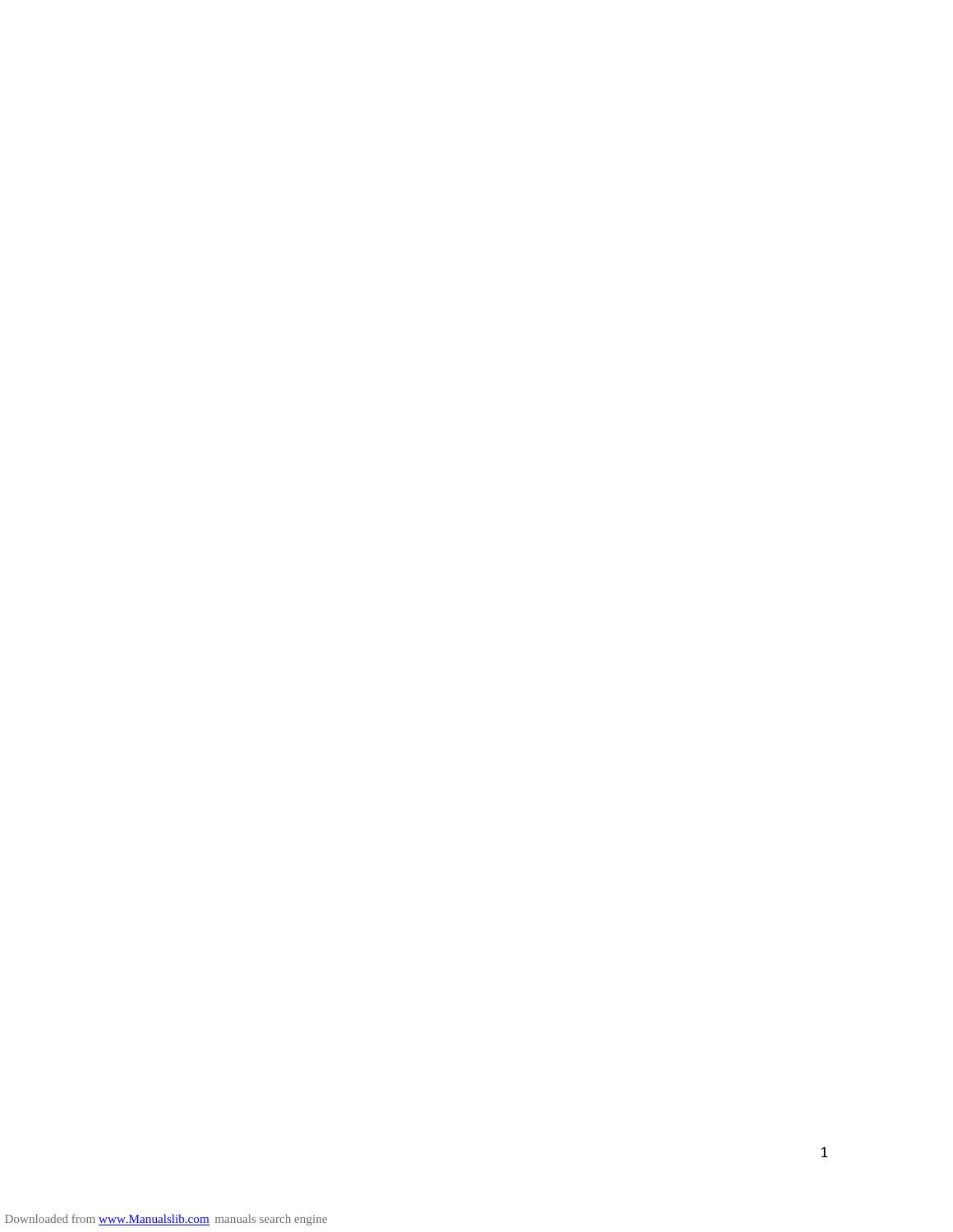## **Contents**

| Disposal of packaging                                        |                |  |
|--------------------------------------------------------------|----------------|--|
| Introduction                                                 | 3              |  |
| 1. Description                                               | 3              |  |
| 2. General                                                   | 3              |  |
| 3. Installation of the Stove and the flue pipe connection    | 5              |  |
| 3.1. Flue pipe connection                                    | 5              |  |
| 3.2. Safety rules                                            | 5              |  |
| 3.3. Minimum distances to combustibles                       | 6              |  |
| 4. Technical specifications                                  | 6              |  |
| 5. Plumbing                                                  | $\overline{7}$ |  |
| 5.1. Connections                                             | $\overline{7}$ |  |
| 5.2. Typical system schematic                                | 8              |  |
| 6. General information about the working of the stove        | 8              |  |
| 6.1. Starting the stove                                      | 9              |  |
| 6.2. Suitable materials for lighting                         | 10             |  |
| 6.3 Emptying the ashpan                                      | 10             |  |
| 6.5 Cleaning and maintenance                                 | 10             |  |
| 6.6 Instructions on how to access the flue through the stove | 12             |  |
| 6.7 Layout and usage of air regulators                       | 13             |  |
| 7. Malfunction and service                                   | 13             |  |
| 8. Common fault finding                                      |                |  |
| 9 Warranty                                                   |                |  |
| Opus commissioning checklist                                 |                |  |

Opus Calypso Manual Rev: 1.2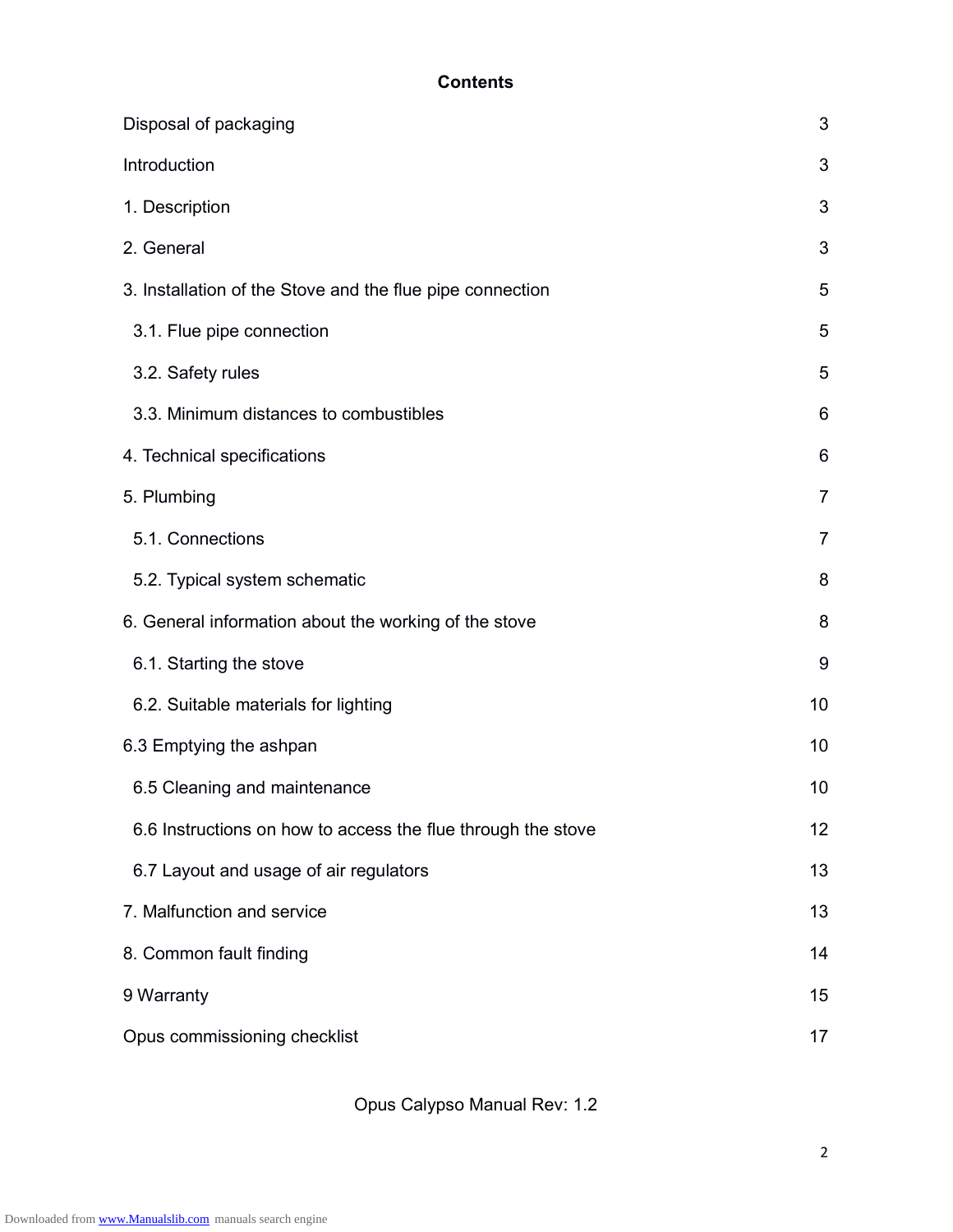### **Attention**

Check the stove before installation to ensure that there has been no damage to the functional parts (air regulators, seals, door, chimney connector, etc.) during transportation.

If you have noticed damage, please contact our customer service. The stove must not be modified in any way.

#### **Disposal of packaging**

The packaging protects the stove from damage during transportation. The packaging materials can be recycled. The wooden parts of the packaging can be used as firewood.

#### **Introduction**

Congratulations on your purchase of this Opus stove.

This manual will introduce you to the functions and correct operation of the stove. It is important that your installer takes you through the operation of this stove during their handover.

Our guarantee is valid only if the guidelines in this manual are carefully followed.

Please keep this manual, in order to remind yourself how to operate the stove before the winter months

#### **1. Description**

The stove is constructed with welded steel. In the centre is the firebox which is lined with firebricks.

Beneath the cast iron grate is an ashpan and under that is wood storage.

This stove works on the principle of convection, in which cool air is drawn up from the floor and warmed between the two outer walls of the stove. This warm air then spreads around the room.

#### **2. General**

National and European standards, local construction regulations, fire protection law and regulations must be observed.

It must be ensured that the installation room is adequately supplied with fresh air.

If extractor fans are present in the same, or connecting rooms as the stove, additional ventilation should be given to allow for this.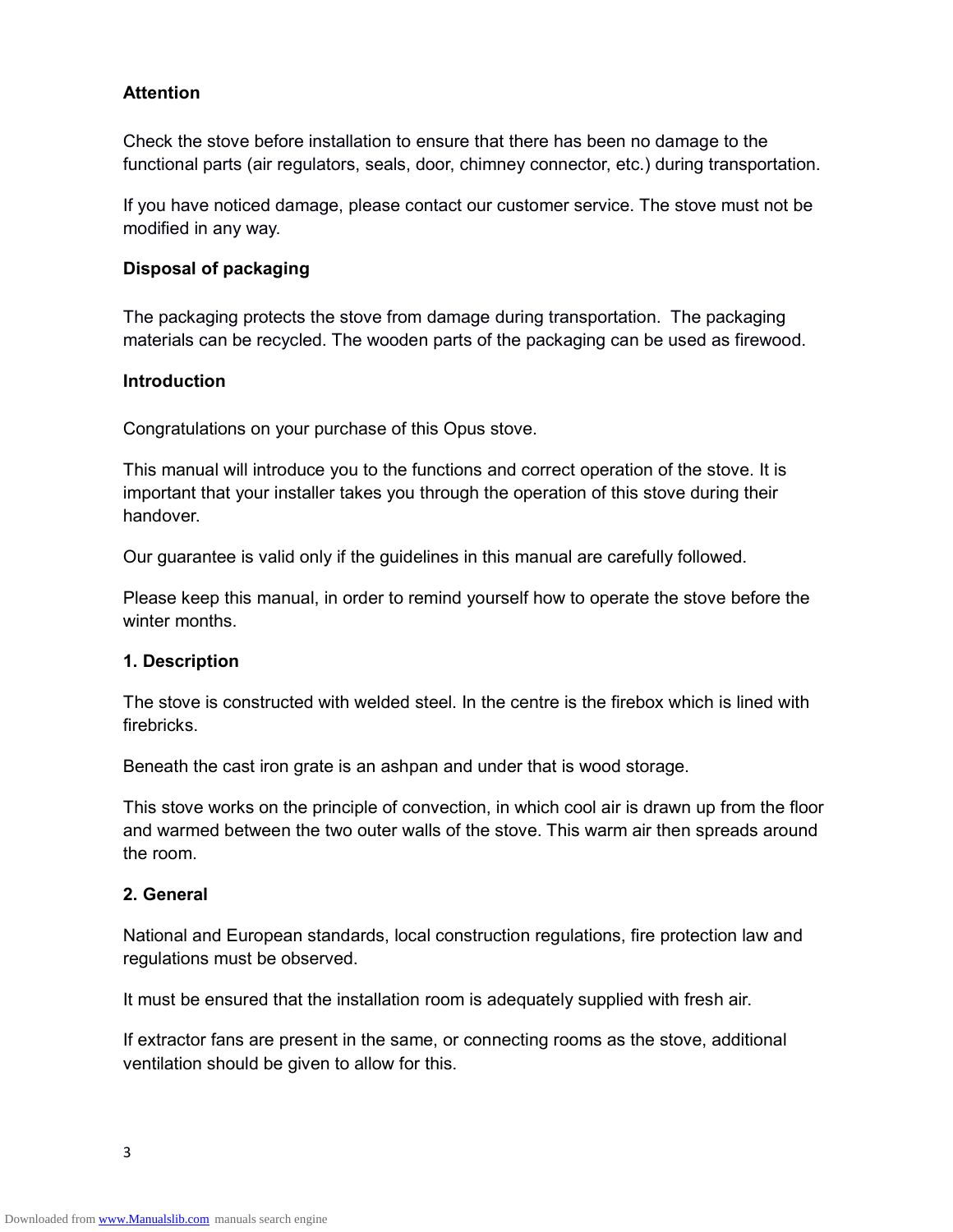Calculation of chimney set up should be done according to EN 13384-1 and EN 13384-2 with specific values which can be seen in this manual under the section 4.

Outdoor air supply

Your stove can be equipped with a connection for the external air supply. The required direct air kit is available. In a room with controlled ventilation, the stove can be a connected to an air supply from the outside. In that case additional pressure monitoring in the room is required.

The stove has been built with a self closing door mechanism. This can be disabled by removing the spring from the door hinge.

If the combustion air is being supplied from the outside, the duct size will need to be increased for any duct over two metres long or any run containing 90 degree bends. The duct length should not be longer than 6 metres with no more than three 90 degree bends.

The chimney must be able to overcome the additional resistance of the air intake ducting.

When the stove is out keep both regulators closed, in order for cold air not to be able to circulate throughout the chimney. However, it can be

advantageous to open the air controls awhile before lighting the stove to allow warmer air to begin going up the chimney.

Pay attention to the flue pipe.

The chimney draw must be a minimum of 12 pascals.

Due to the cold outside air, condensation can be avoided by insulating the flue pipe.

Your chimney significantly contributes to the proper working of your stove.

Recommendations:

- Working level of chimney: min. 5 meters
- Maximum diameter of flue 160 mm
- Any existing chimney should be examined by an expert

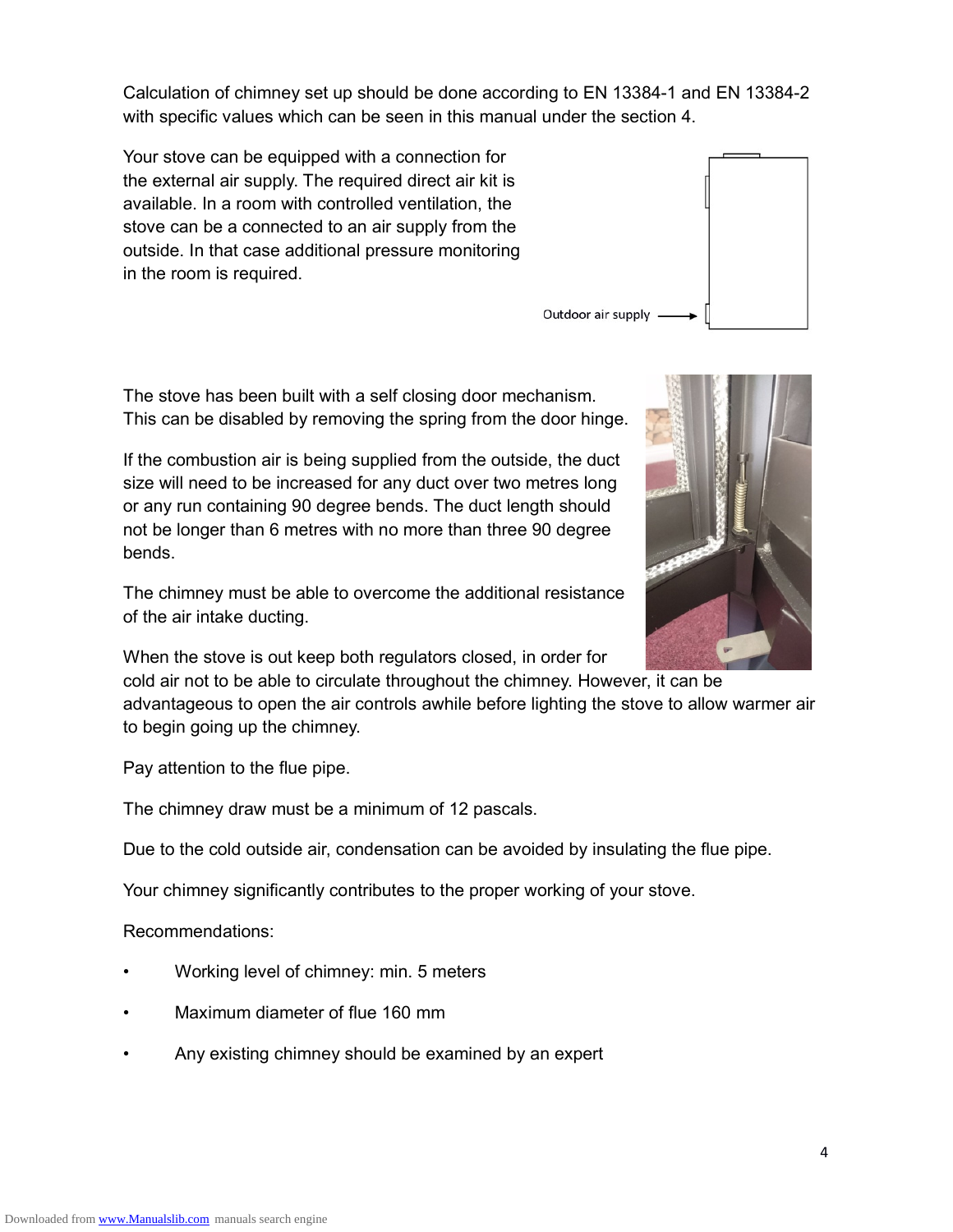### **3. Installation of the Stove and the flue pipe connection**

#### **3.1. Flue pipe connection**

All flue pipe that is used to connect the stove to the chimney must comply with national regulations. All connections from the stove into the chimney must be firm and tightly connected.

Be careful that flue pipe does not enter into the free section of the chimney.

Maintain the correct distances specified by building regulations between the flue pipe and combustible material.

This appliance must never be connected to a shared flue system.

Attention: if the chimney pressure is too low or too high this may cause problems with the working of the stove.

Outdoor air supply: if the deviation from the required pressure (section 4) is over 25%, suitable changes to the chimney will need to be made before you can use and outdoor air supply.

#### **3.2. Safety rules**

The appliance shall be installed on floors with an adequate load-bearing capacity. If an existing construction doesn't meet these prerequisite, suitable measures (e.g. load distributing plate) shall be taken to achieve it.

Pay attention to minimum distance required from the wall, combustible materials and to protection of the floor.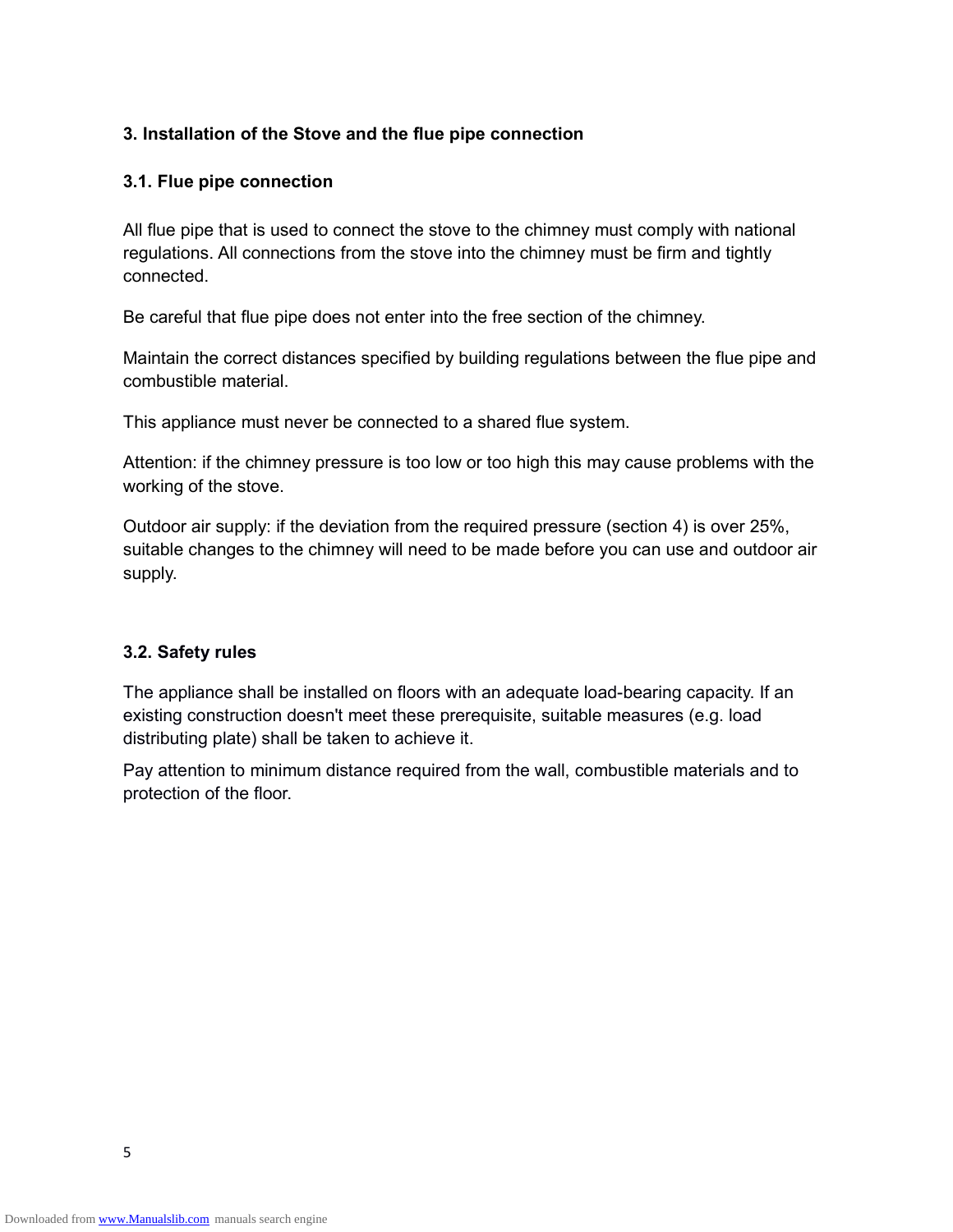## **3.3 Minimum distances to combustibles**

- A 800mm In the area of thermal radiation
- B 100mm Back space between the wall and stove
- C 100mm Side space between wall and stove



# **4. Technical specifications**

| Stove Model                                          | Calypso     |
|------------------------------------------------------|-------------|
| <b>Nominal Output</b>                                | 8.3 kW      |
| Output to water                                      | 4.9 kW      |
| Output to room                                       | 3.4 kW      |
| Efficiency                                           | 83.9% (net) |
| Weight                                               | 172 kg      |
| Mean flue gas temperature                            | 222 °C      |
| Flue gas mass flow                                   | 6.46 $g/s$  |
| Minimum flue pressure                                | $0,12$ mbar |
| Diameter of flue pipe                                | 150 mm      |
| Diameter of the connection to the outdoor air supply | 100mm       |
| Fuel                                                 | Wood        |
| Average refuelling interval at nominal output        | 42 minutes  |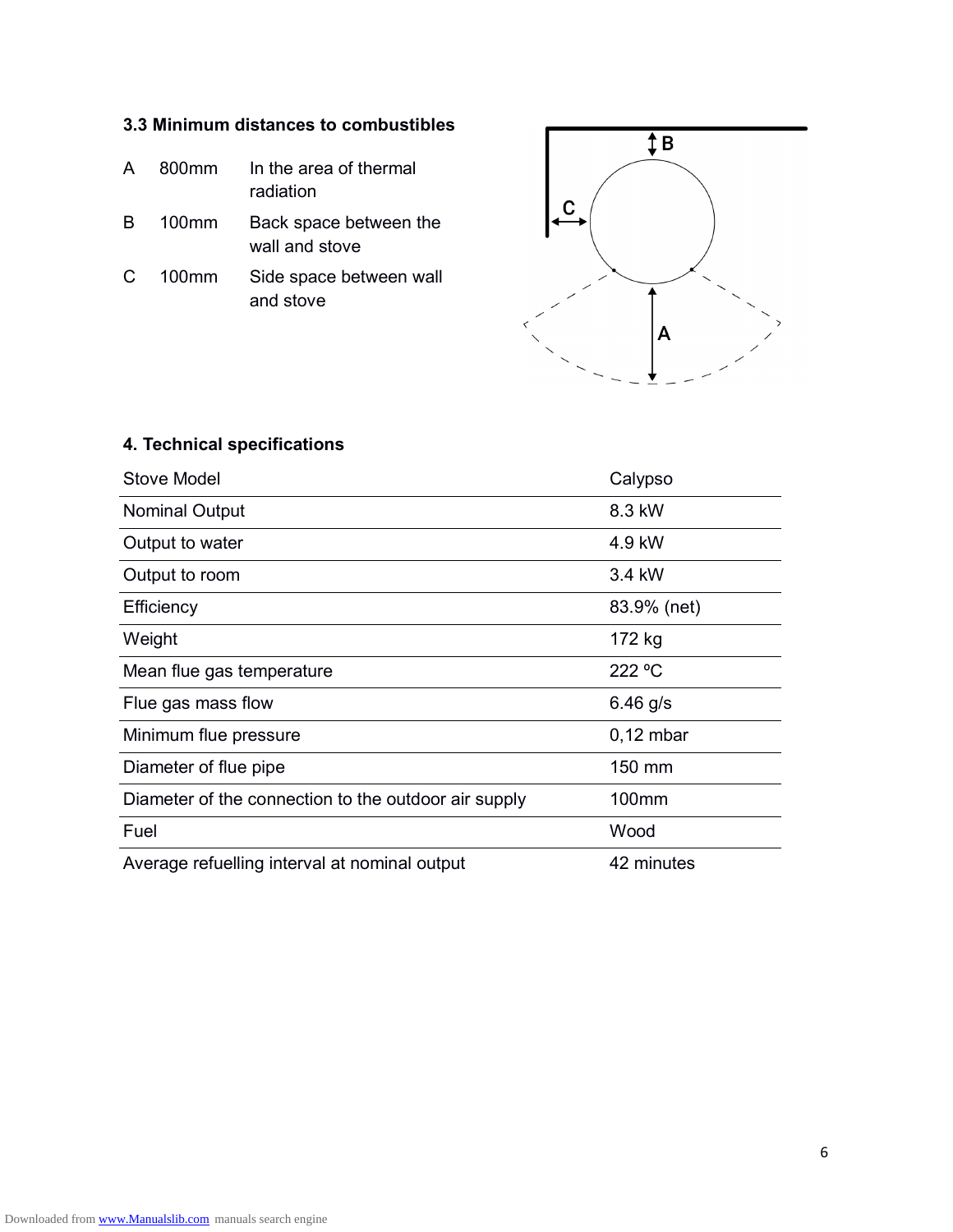## **5. Plumbing**

The Opus Calypso is supplied 'system fit', so connecting to existing pipe work should be straight forward. The Calypso has been designed and built for both open vent and pressurised heating and hot water systems, incorporating an over heat quench coil with built in quench valve to prevent the boiler over heating.

The flow and returns must be connected to a pumped circuit. The Calypso is not designed for a thermo-syphon type circuit. The use of an LK810 thermomat load unit (or similar) is strongly recommended.

For optimum performance, it is recommended that the Calypso is piped to a thermal store.

## **5.1 Connections**

To access the pipe work, the rear panel must first be removed from the stove. Remove the stove top, unscrew the two hex head bolts on either side at the top of the panel, and lift panel away from stove.



- I Over heat coil discharge
- II Primary flow
- III Primary return
- IV Cold mains connection for over heat coil
- V Pressure relief valve
- VI Manual bleed vent
- VII ¾" BSPF (optional connection)
- VIII Over heat valve sensor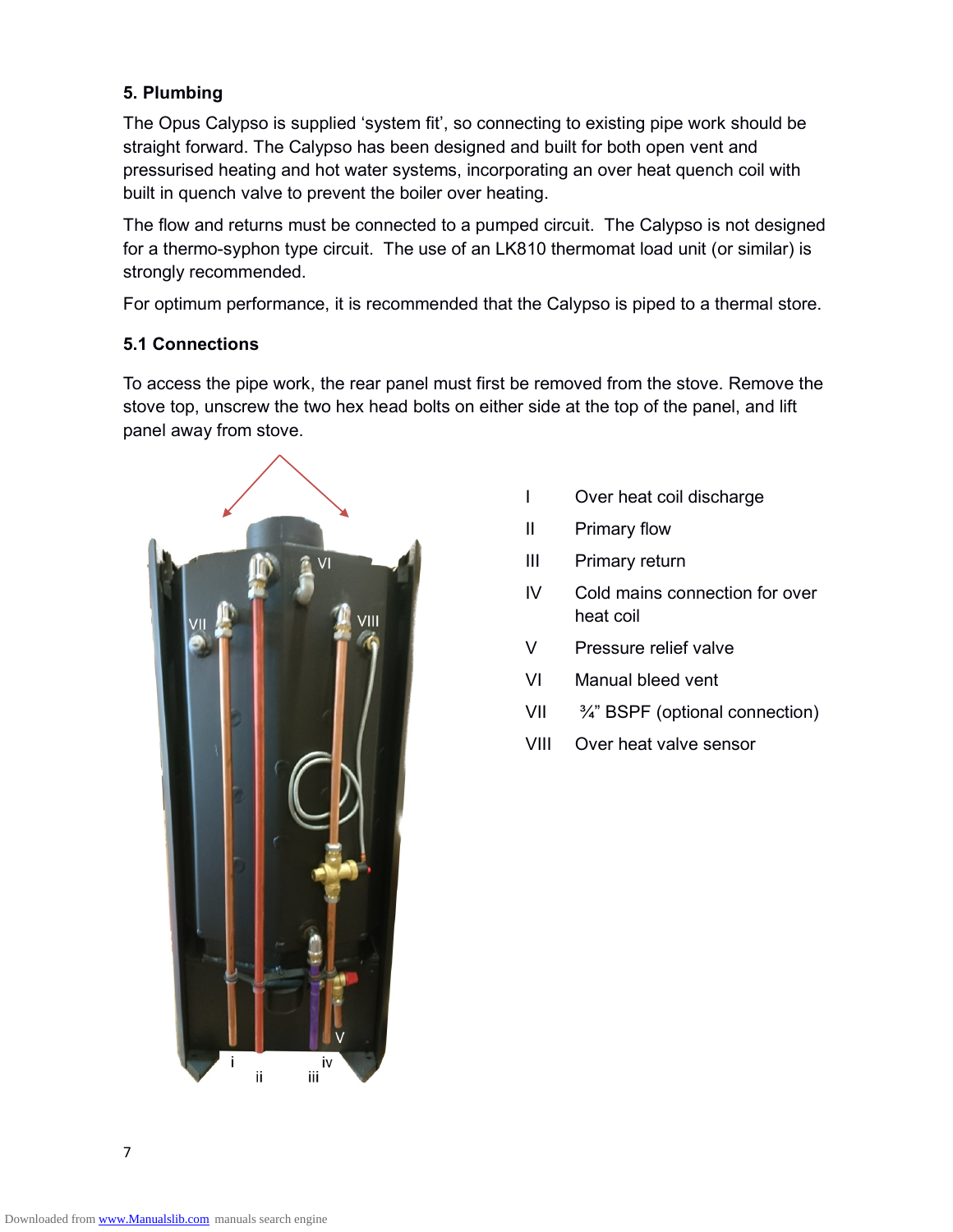## **5.2 Typical system schematic**



#### **6. General information about the working of the stove**

Always use a glove

Do not use any flammable liquid fluids for lighting the fire. The door of the firebox should be opened only when adding fuel, apart from leaving the door slightly ajar during the lighting phase.

Use only suitable fuels (see section 5.2.).

Check that there is enough fresh air coming into the room. Stoves should only be used by adults. All parts of the appliance, especially the external surfaces will be hot to touch when in operation and due care will need to be taken. Make sure that children are never alone near the stove. Never leave the stove for a long period of time without surveillance.

The stove should be used only according to the instructions in this manual.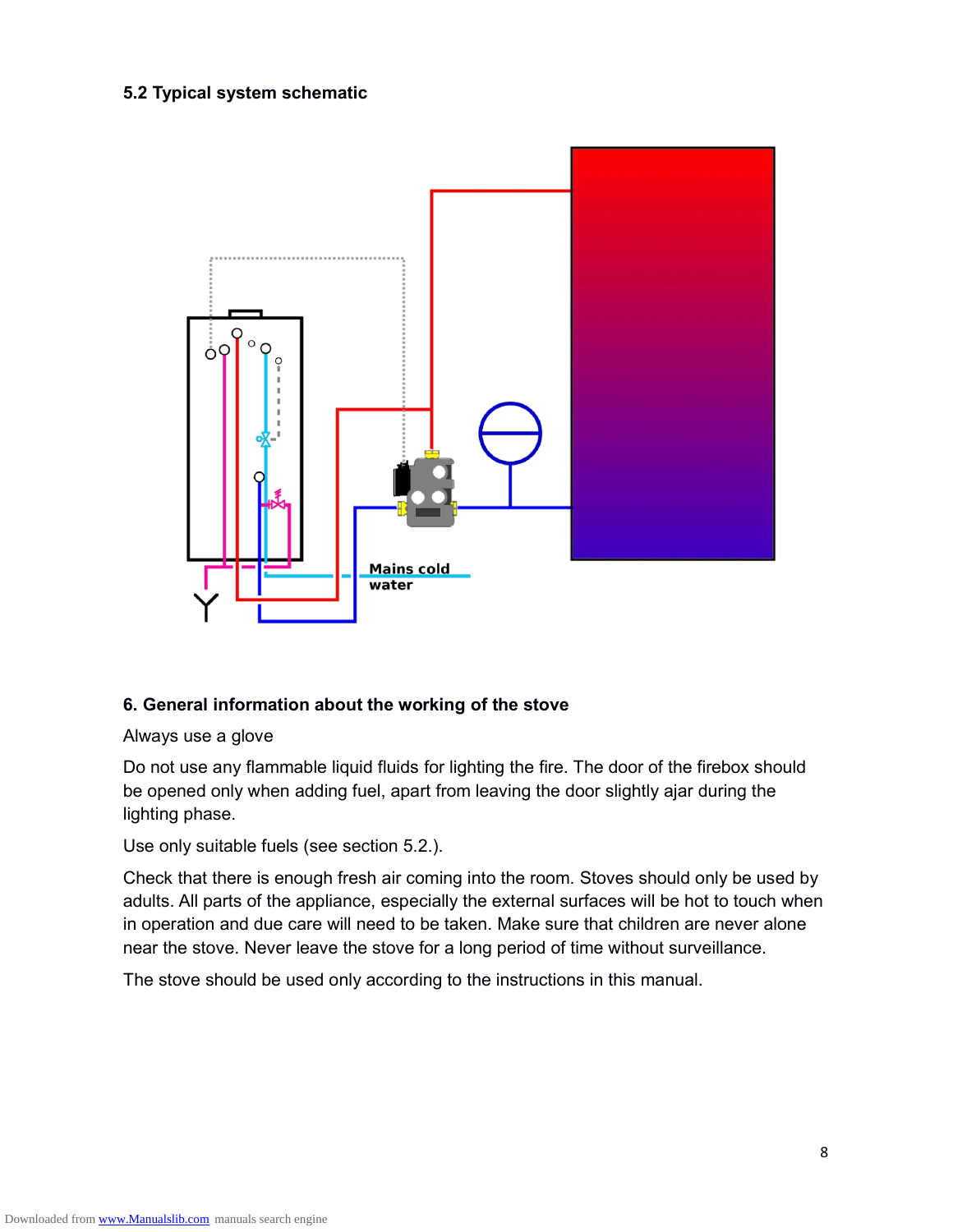### **6.1. Starting the stove**

Please pay attention to the minimum space between the stove and flammable objects when lighting a fire.

1. Primary and secondary controls should be fully open.

If the flue pipe has a flue damper it should also be fully open.

2. Remove enough ash from the grate to let air through but leave some of the ash there. Put 2-3 firelighters in the centre of the firebox and put on the firewood.

3. Light the firelighters and leave the door slightly open as it prevents condensation on the cold glass. Do not leave the stove unattended when the door is ajar.

4. After approximately 5 to 10 minutes, when the fire is burning fully, carefully open the door, put 1 to 2 pieces of the wood into the firebox, and then close the door.

5. When all the fuel is properly burning, and the working temperature of the stove is achieved (after approximately 20-30 minutes), gradually move the primary air regulator backwards, but ensure that there is still a visible flame.

When the stove is up to temperature and the fire burning well then the primary regulator can be completely closed.

6. The door should only be opened again when the fuel has burned right down and you want to put new fuel in.

If there is insufficient burning material in the firebed to light a new fuel charge, excessive smoke emission can occur. Refuelling must be carried out onto a sufficient quantity of glowing embers and ash that the new fuel charge will ignite in a reasonable period. If there are too few embers in the fire bed, add suitable kindling to prevent excessive smoke.

It is recommended that the secondary air regulator is kept fully open in order for the "glass cleaning" to be most efficient, and to avoid the glass "fogging".

7. Use the amount of fuel you place in the stove to regulate the room temperature.

To burn at the nominal output, the stove requires refueling every 45-50mins with approximately 1.1kg of wood logs.

8. When adding larger wood it is good practice to put in a couple of smaller bits first as the larger logs then light faster, so producing less smoke. When adding wood, the primary air control must always be open, and left open until the new logs have caught fire. At that point close the primary control and leave the secondary air to facilitate the combustion.

THE STOVE SHOULD NEVER BE FILLED EXCESSIVELY. EXCESSIVE AMOUNTS OF WOOD OR AIR FOR COMBUSTION CAN CAUSE OVERHEATING AND DAMAGE THE STOVE.

9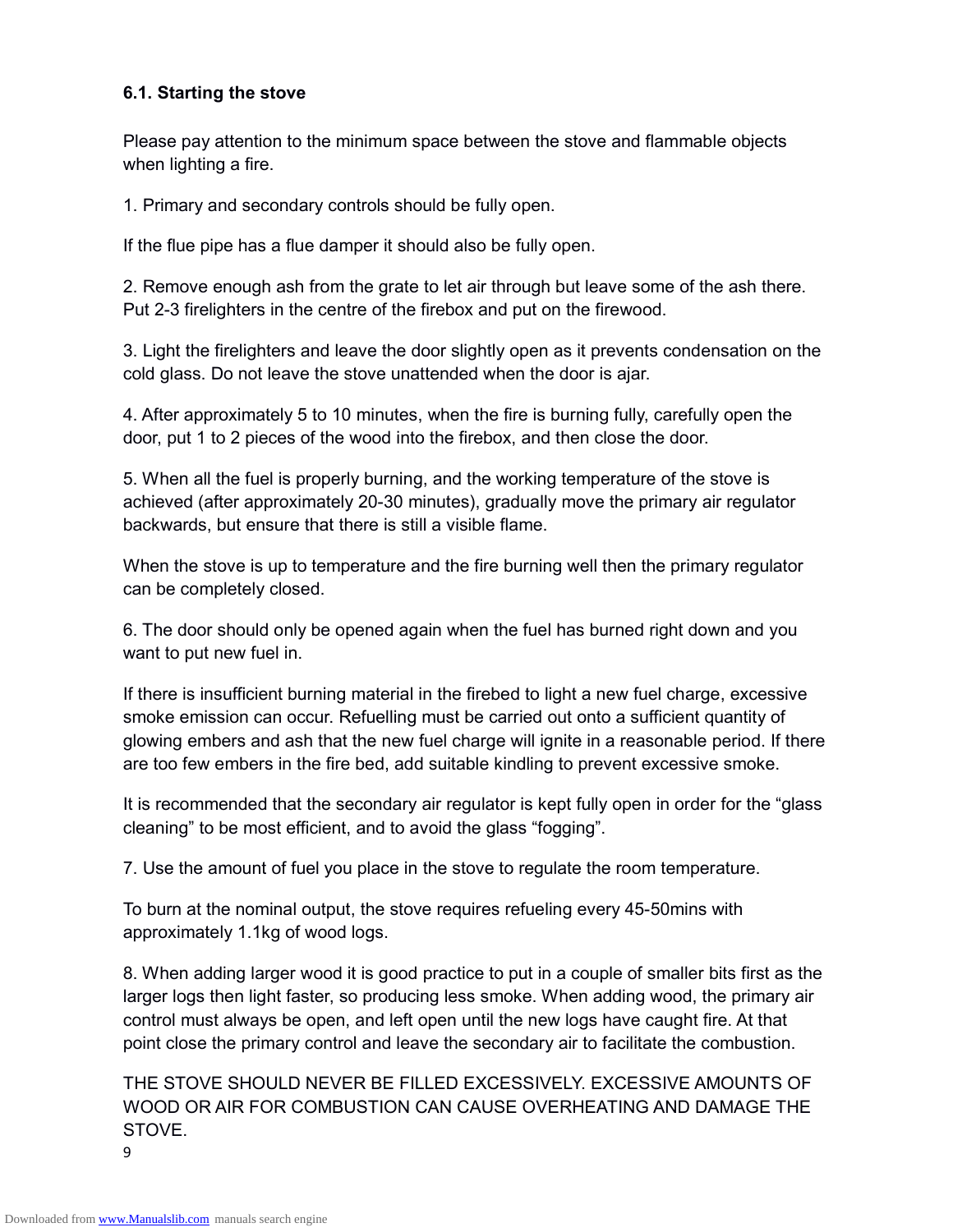During the first few times the stove is used, it is possible that it can produce a slight smell while the paint is curing. This will disappear after a short while. If the smell appears, open the windows of the room for ventilation.

### **ATTENTION**

THE ASHPAN MUST BE TIGHTLY CLOSED FOR PROPER REGULATION OF THE PRIMARY AND SECONDARY AIR.

If ash is allowed to build up behind the ashpan then it can prevent the ashpan sealing properly.

### **6.2. Suitable materials for lighting**

The stove should be used for the combustion of natural wood and wood briquettes.

Some of the best wood for the stove is beech and birch. These types of wood have the highest burn temperature, and they burn the cleanest, as long as they have been stored in a dry place for a sufficient length of time.

If the glass window blackens excessively during burning it is usually an indication that the moisture content of the firewood is too high.

Do not use any of the following:

- Damp wood or treated wood
- Cardboard
- Bark or plywood
- Plastic or other waste

Fresh wood should be cut up and stored 12 to 18 months in open storage, but protected from rain. According to the manual, any wood used should have a maximum humidity of 20%.

#### **6.3 Emptying the ashpan**

It is recommended to clean out the ash every day.

Be careful that too much ash is not accumulated otherwise there is the danger that, if the ash reaches up to the grate, it will not cool sufficiently and may get damaged.

Before emptying the ashpan, check if there are any embers left in the ashtray.

Even though the ash is cold from the outside, it is possible that there are embers within the ash which can lead to a fire in the waste bin.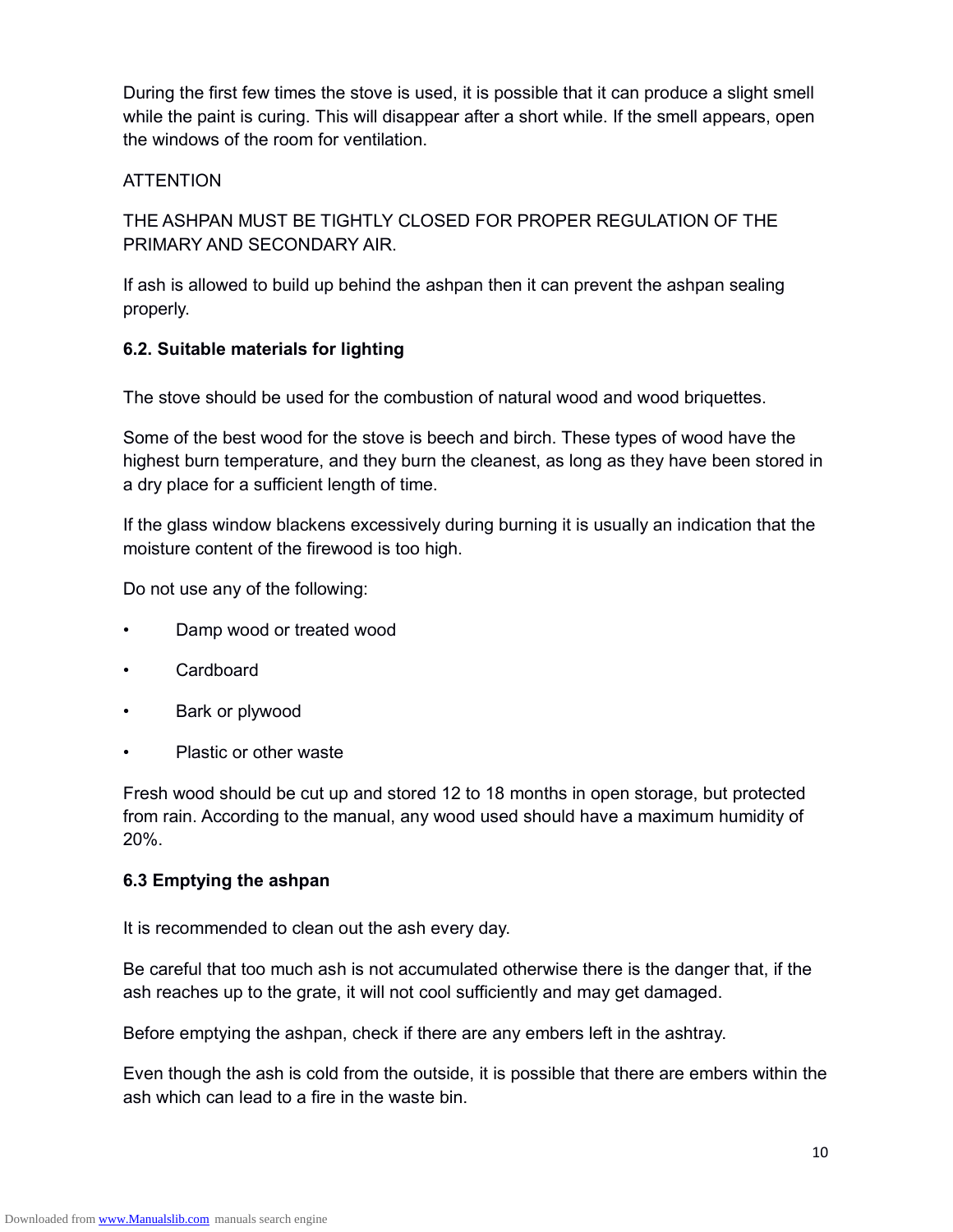#### **6.4 Cleaning and maintenance**

The stove can be cleaned only when it is cold.

Pay attention while cleaning your stove not to damage, scratch or break essential parts.

For cleaning steel parts use non-abrasive detergents and a soft rag, and after cleaning wash it well to avoid the deposit of detergent which can damage material.

Cleaning the glass should be done when the fireplace is cold, using normal detergent for washing the glass. In the case of solid deposits that should be removed, we recommend to use detergents that are sold in stores, and that are intended for that use.

After washing, wipe over with clean water and if there are condensates, do not wait until they are dried, rather wipe them immediately.

Attention, the stove paint only achieves its ultimate strength after reaching its rated temperature a few times. To avoid damaging the paint, it is recommended to clean the stove surface only when the paint achieves its ultimate hardness.

It is important to have the chimney regularly checked and cleaned by a qualified chimney sweep.

#### **Chimney fires**

If the wrong or unseasoned wood is used, it is possible that a chimney fire can occur due to the accumulation of deposits inside the chimney.

Immediately close all air regulators on the stove and call the fire brigade.

If a chimney fire was to occur, an experienced professional should be employed to check the entire flue system.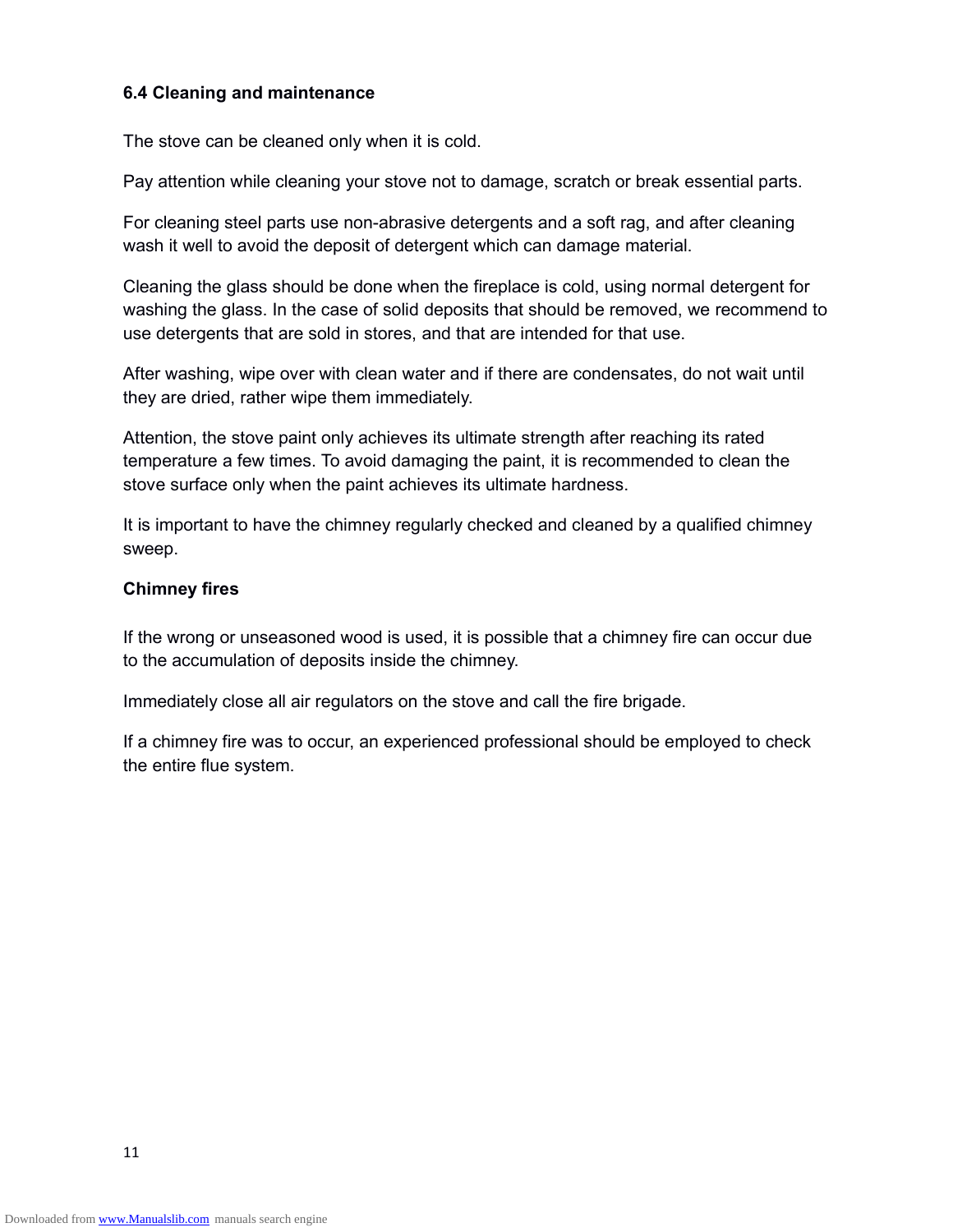#### **6.5 Instructions on how to access the flue through the stove**



*Remove grate and base fire bricks.*



*Slide outside retaining bars.*



*Carefully lift out both side fire bricks, ensuring the securing clip remains with the brick.*

*Attention, when removing the second side fire brick, ensure you support the throat baffle to prevent it from being dropped.*



*Now lower the throat plate baffle to remove.*



*Using a 5mm hex key, unscrew the second baffle and it's bracket being careful to support its weight whilst removing.*



*You can now sweep through the stove. To replace the fire bricks, please repeat steps 1 – 5 in reverse.*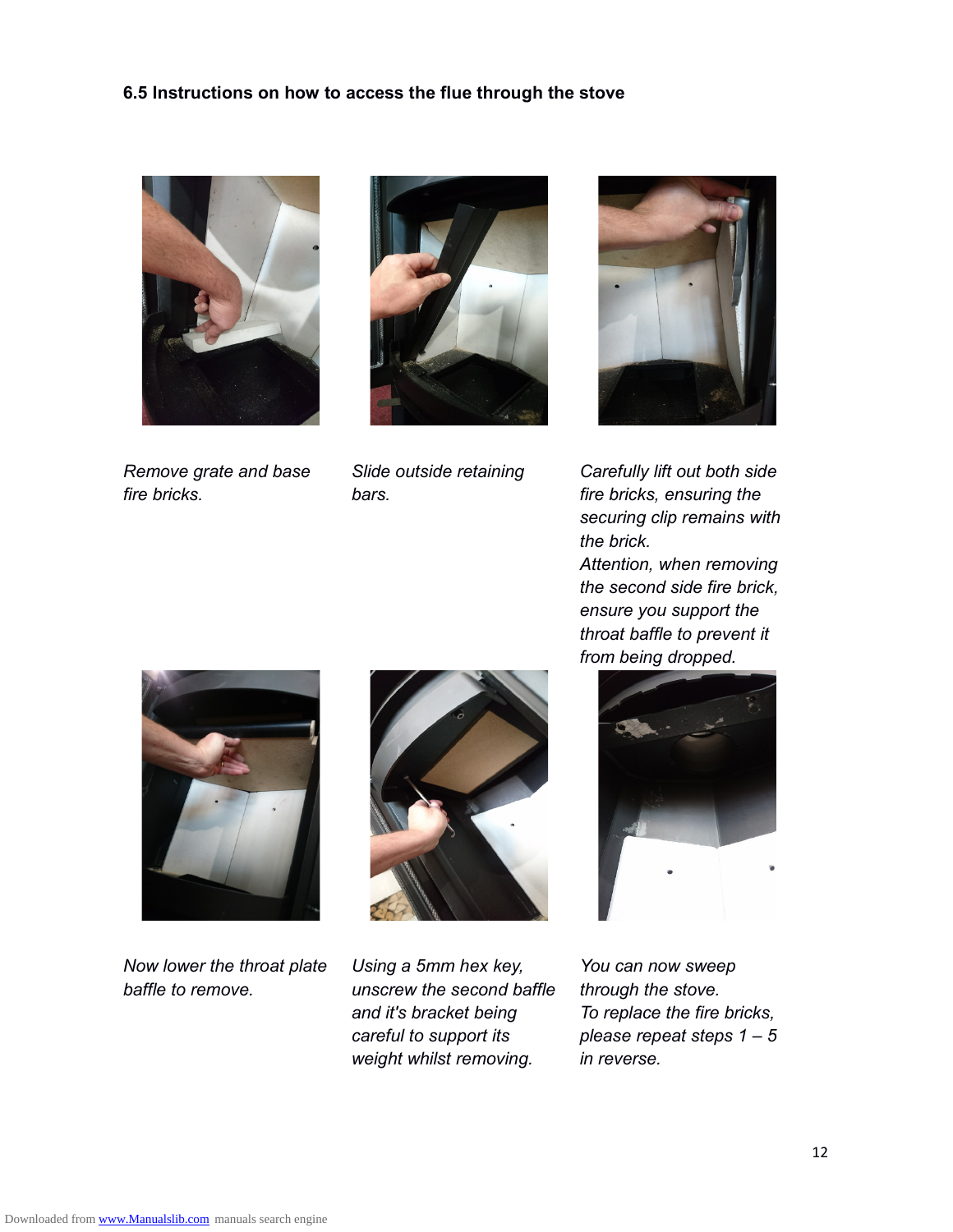### **6.6 Layout and usage of air regulators**



### **7. Malfunction and service**

In the event of a product malfunction please contact your supplier. If the stove is under warranty your supplier will take care of the warranty claim.

Regular maintenance of the stove and flue should be carried out by a competent engineer.

Use only replacement parts as recommended by the manufacturer.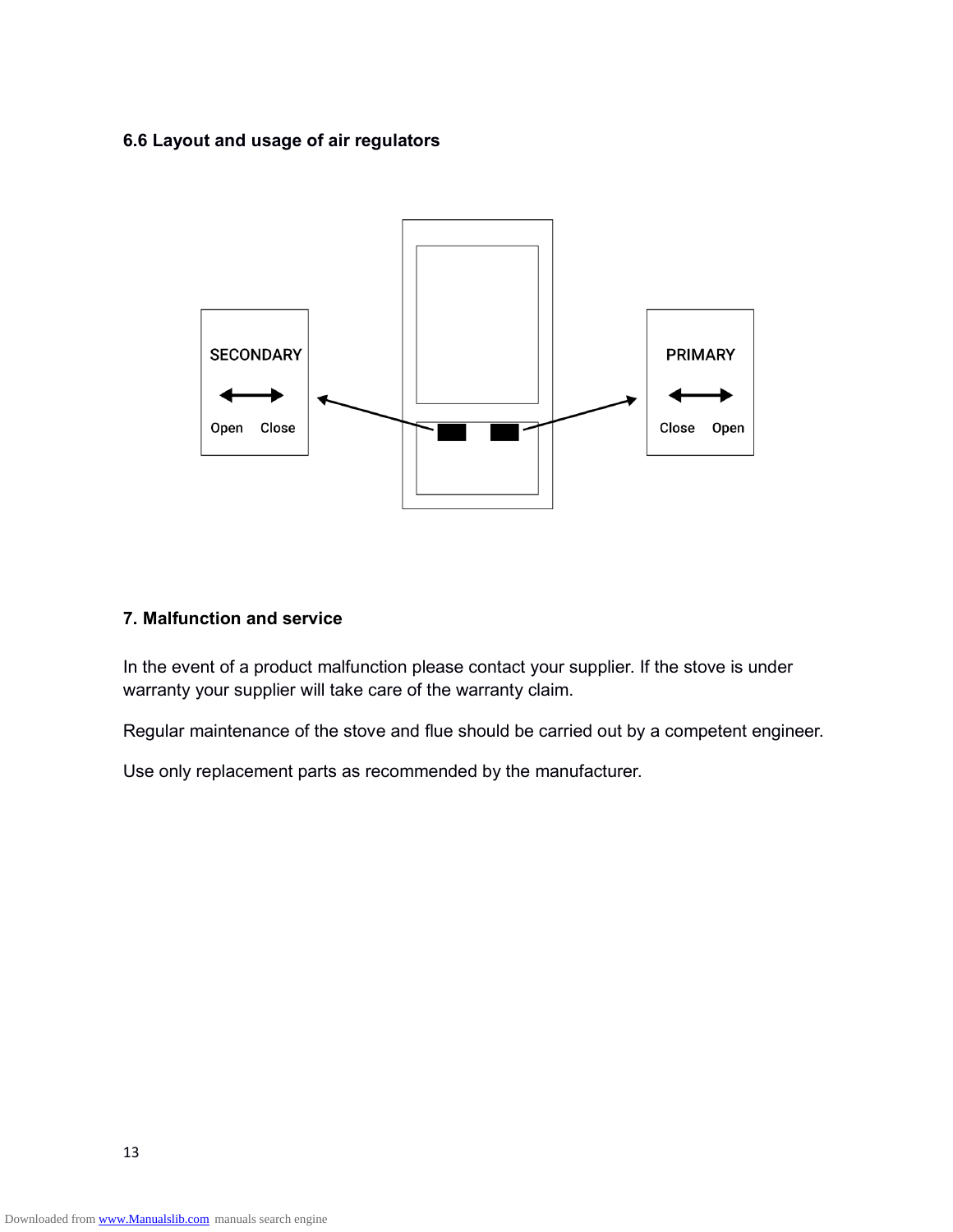# **8. Common fault finding**

Please be aware that in the event of your stove not performing properly, you should always consult your installer first or a qualified professional. Below is a list of potential problems and possible causes:

| Problem                        | Possible cause                                            |  |  |  |
|--------------------------------|-----------------------------------------------------------|--|--|--|
| Kindling problems              |                                                           |  |  |  |
|                                | Bad quality or wet wood                                   |  |  |  |
| Burning does not start         | Too thick wood log                                        |  |  |  |
|                                | Insufficient primary air                                  |  |  |  |
|                                | Cold flue pipe                                            |  |  |  |
| Fire gets choked               | Insufficient draft                                        |  |  |  |
|                                | Obstructed chimney or pipes, butterfly throttle is closed |  |  |  |
| <b>Burning problems</b>        |                                                           |  |  |  |
|                                | Bad quality or wet wood                                   |  |  |  |
| Too slow fire progression      | Insufficient primary air                                  |  |  |  |
|                                | Insufficient draft, low pressure                          |  |  |  |
| No ember layer produced        | Too thick wood or log                                     |  |  |  |
|                                | Improper placement of the wood                            |  |  |  |
| Fire extinguishes              | Too strong or too weak draught                            |  |  |  |
|                                | Too much combustion air                                   |  |  |  |
| Too brisk flame - not possible | Too small wood pieces                                     |  |  |  |
| to regulate                    | Ash pan not properly closed                               |  |  |  |
|                                | Ash build up behind the ash pan                           |  |  |  |
|                                | Ash pan sealing rope needs replacing                      |  |  |  |
|                                | Bad quality or wet wood                                   |  |  |  |
| Sooting                        | Cold flue pipe                                            |  |  |  |
|                                | Slow burning for longer period                            |  |  |  |
|                                | Too long chimney section in cold zone                     |  |  |  |
| Chimney fire                   | Extensive sooting of flue pipe                            |  |  |  |
|                                | Fresh or too wet wood                                     |  |  |  |
| Insufficient heating           | Too strong air flow<br>Improper firebox installation      |  |  |  |
|                                | Wet or soft wood                                          |  |  |  |
|                                | Flue pipe obstructed                                      |  |  |  |
|                                |                                                           |  |  |  |
|                                | Flue damper is closed                                     |  |  |  |
|                                | Operating of closed firebox with door in open position    |  |  |  |
| Stove smoking                  | Contaminated flame baffle and/or connecting pipes         |  |  |  |
|                                | Chimney not according to requirement                      |  |  |  |
|                                | Effect of the wind to the top opening                     |  |  |  |
|                                | Insufficient air exchange in the room or interference     |  |  |  |
|                                | from mechanical ventilation interferes (such as kitchen   |  |  |  |
|                                | extractor)                                                |  |  |  |
| Extensively contaminated glass | Bad quality or wet wood                                   |  |  |  |
| window                         | Not suitable or prohibited fuel                           |  |  |  |
|                                | Excessive slow burning                                    |  |  |  |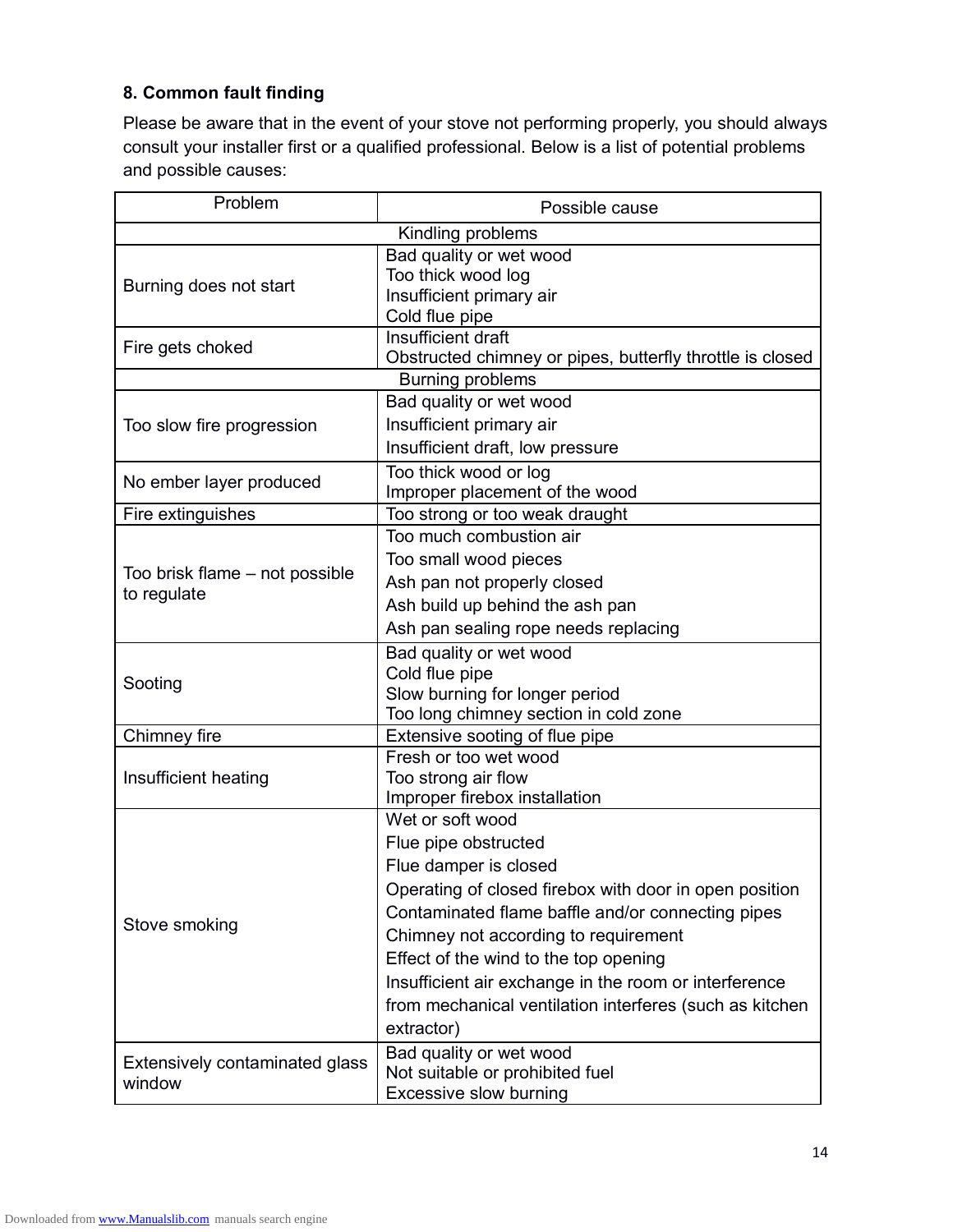Weather conditions may affect your stove causing smoke spillage into the room when the appliance door is opened. On windy days this maybe a result of down draught, or on calm days, this could be lack of natural flue draught. We recommend contacting your installer for advice.

Always ensure use of good quality wood at 10-20% moisture content during light up, and to maintain the fire.

### **9. Warranty**

The warranty cover is effective from when the unit is handed over to the buyer.

In case the commissioning does take place within 3 months from the date of purchase then the warranty period starts on the day of purchase of the product, which must be demonstrated by proof of purchase such as a sales receipt or paid invoice from the seller.

OPUS declines all liability for any accidents due to failure to observe the specifications contained in the use and maintenance manual accompanying the device. Furthermore, OPUS declines all liability deriving from improper use of the product by the user (including heat-shock, overload or misuse of the firebox), unauthorised modifications and/or repairs, and the use of non-original spare parts or spare parts not designed for use on this product model.

Duration of warranty is five year(s) on the firebox house, grate, flame baffle, moving parts (hinges, handle, and fittings).

Please note that the warranty does not cover glues, seals, ceramic glass, and firebricks.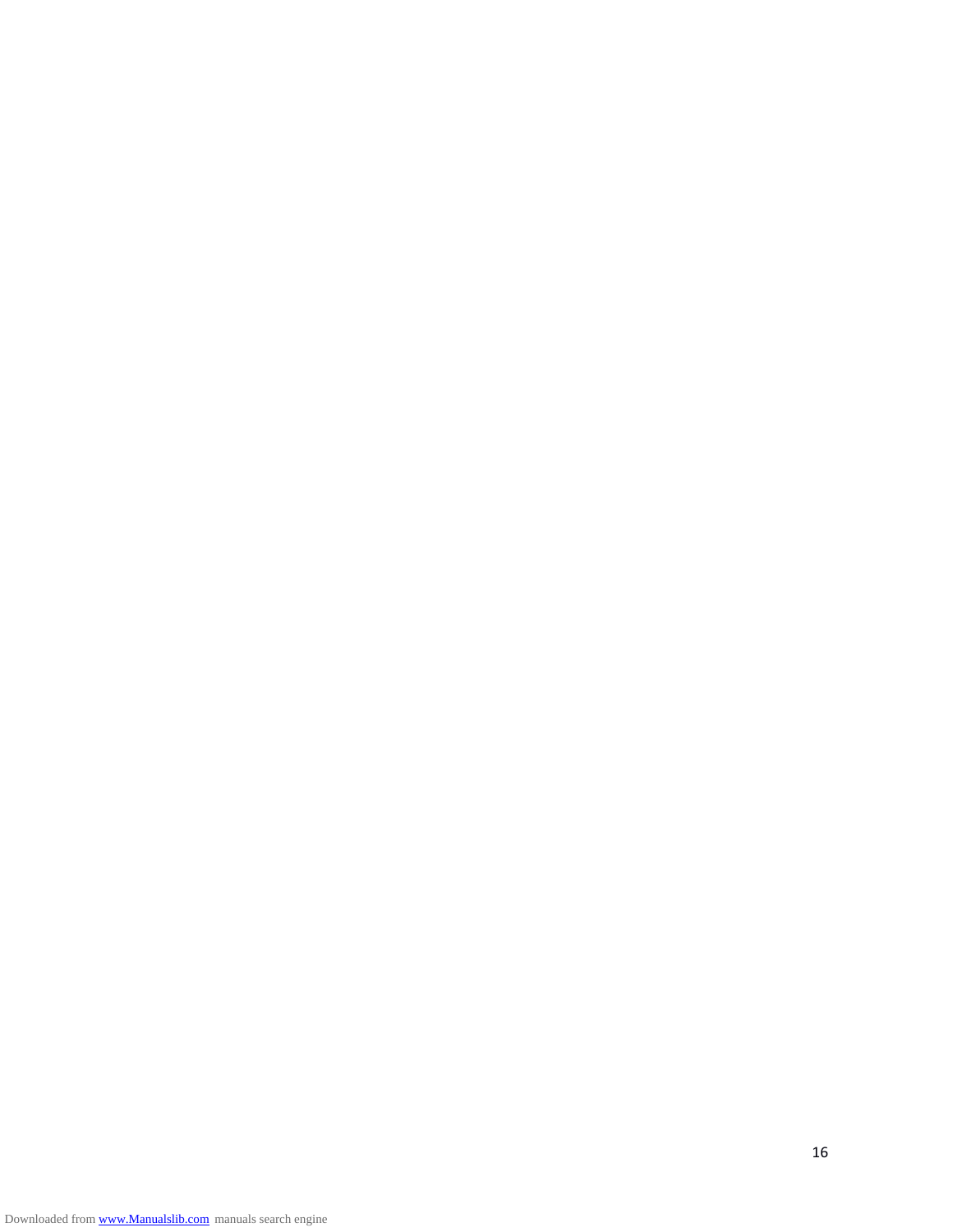## **Opus commissioning checklist**

| General information                          |  |
|----------------------------------------------|--|
| Stove purchased from                         |  |
| Telephone number                             |  |
| Stove installed by                           |  |
| Telephone number                             |  |
| CPS registration with (e.g.<br><b>HETAS)</b> |  |
| CPS registration number                      |  |
| Installation date                            |  |
| Stove model                                  |  |

#### Physical checks

Installation is in accordance with the design, including material specification, flue length and diameter

The installation instructions have been followed

There is no damage to any components

Joints between the appliance and chimney and within the chimney system are secure and in good condition

The separation of components from combustible materials conforms to this code of practice

The appliance and chimney can be fully cleaned, once the installation is complete

Components for weatherproofing are installed correctly

Smoke spillage test has been carried out

CO Alarm fitted and tested

#### Handover

At handover all user instructions should be given to the user and an explanation of the appliance operation and safety issues should be given. Additionally an explanation of the correct removal, relocation, and any sealing of the removable/hinged section of the chimney should be given and all safety issues explained.

#### Commissioning engineer's signature\*

\*By signing this you confirm that all commissioning checks above have passed, and that operation and maintenance of the appliance have been explained to the customer in full in line with this user manual